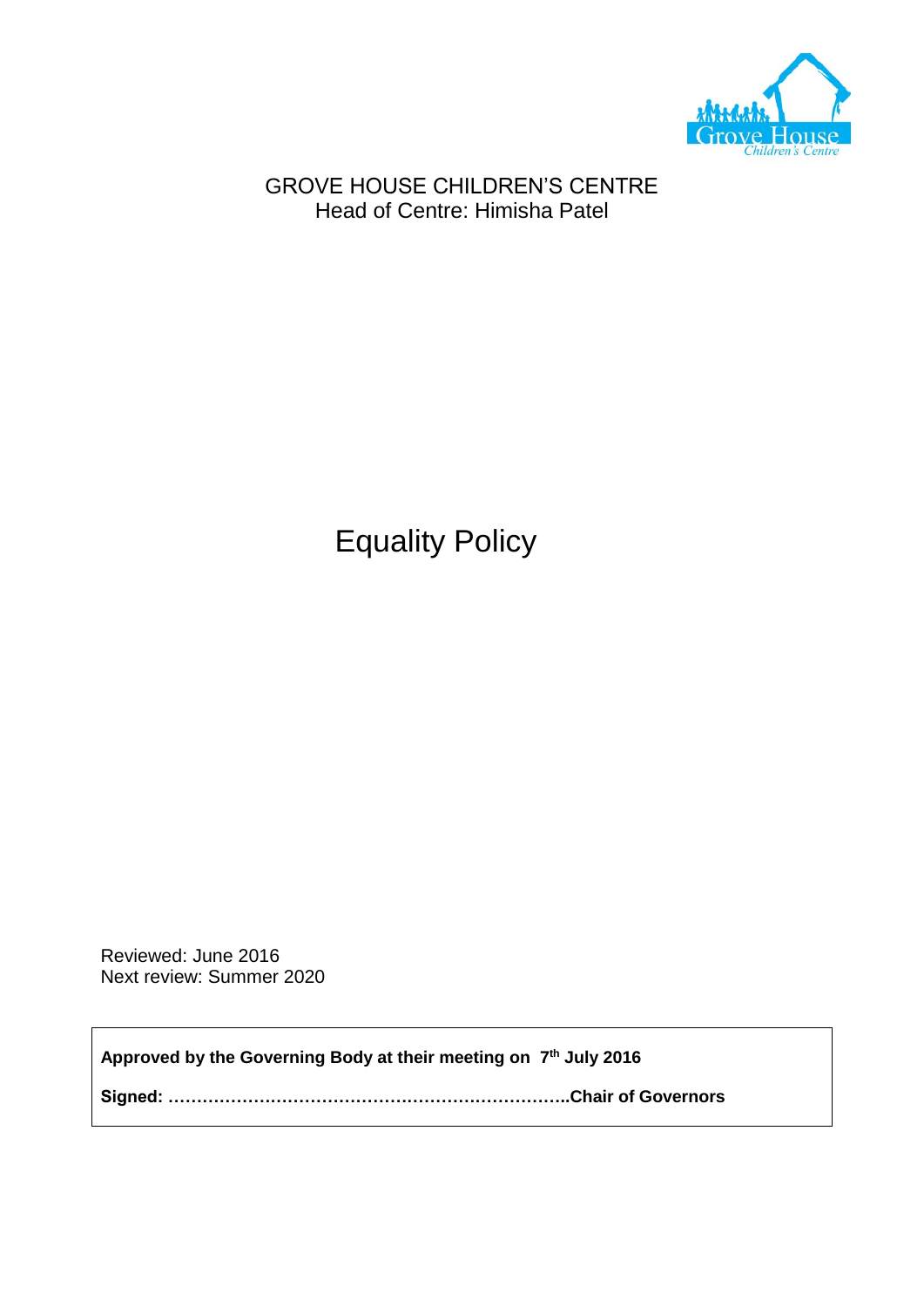# **Equality Plan**

- **1. Mission statement**
- **2. Mainstreaming equality into policy and practice**
- **3.Equal Opportunities for Staff**
- **4.Equality and the law**
	- **a. Race**
		- **b. Disability**
		- **c. Gender**
		- **d. Sexual orientation**
		- **e. Community cohesion**
- **5. Consultation**
- **6. Roles and Responsibilities**
- **7. Tackling discrimination**
- **8. Review of progress and impact**
- **9.Publishing the plan**
- **10. Action Plan**

#### **1. Mission statement**

At Grove House Children's Centre, we are committed to ensuring equality of education and opportunity for all children, staff, parents and carers receiving services from the centre, irrespective of race, gender, disability, religion and belief, or socio-economic background. We aim to develop a culture of inclusion and diversity in which all those connected to the centre feel proud of their identity and able to participate fully in centre life.

The achievement of children will be monitored by race, gender and disability and we will use this data to support children, raise standards and ensure inclusive teaching. We will tackle discrimination by the positive promotion of equality, challenging bullying and stereotypes and creating an environment which champions respect for all. At Grove House Children's Centre, we believe that diversity is a strength, which should be respected and celebrated by all those who learn, teach and visit here.

#### **2. Mainstreaming equality into policy and practice**

As well as the specific actions set out beneath this plan; the centre operates equality of opportunity in its day-to-day practice in the following ways.

#### **Teaching and learning**

We aim to provide all our children with the opportunity to succeed, and to reach the highest level of personal achievement. To do this, we will:

- Use pupil progress data to improve the ways in which we provide support to individuals and groups of children;
- Monitor achievement data by ethnicity, gender and disability and action any gaps;
- Take account of the achievement of all children when planning for future learning and setting challenging targets;
- Ensure equality of access for all children and prepare them for life in a diverse society;
- Use materials that reflect the diversity of the centre, population and local community in terms of race, gender and disability, without stereotyping;
- Promote attitudes and values that will challenge racist and other discriminatory behaviour or prejudice;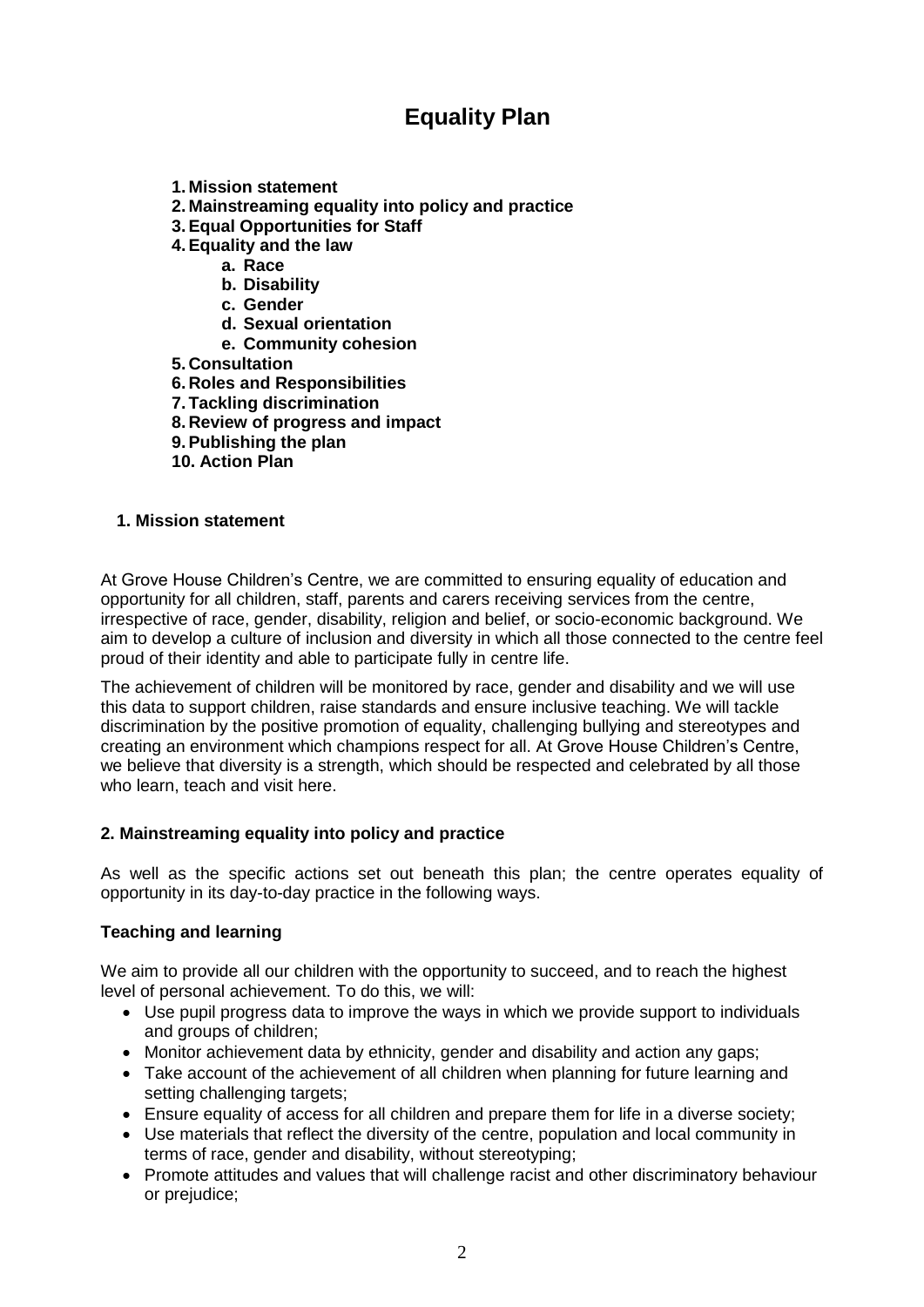- Provide opportunities for children to appreciate their own culture and celebrate the diversity of other cultures;
- Seek to involve all parents in supporting their child's education;
- Encouraging classroom and staff room discussion of equality issues which reflect on social stereotypes, expectations and the impact on learning;
- Including teaching and classroom-based approaches appropriate for the whole centre population, which are inclusive and reflective of our children.

#### **Admissions and exclusions**

Our admissions arrangements are fair and transparent, and do not discriminate on race, gender, disability or socio-economic factors.

Exclusions will always be based on the centre's Behaviour Policy. We will closely monitor exclusions to avoid any potential adverse impact and ensure any discrepancies are identified and dealt with.

#### **3. Equal Opportunities for Staff**

This section deals with aspects of equal opportunities relating to staff at Grove House Children's Centre.

We are committed to the implementation of equal opportunities principles and the monitoring and active promotion of equality in all aspects of staffing and employment.

All staff appointments and promotions are made on the basis of merit and ability and in compliance with the law. However we are concerned to ensure wherever possible that the staffing of the centre reflects the diversity of our community.

#### **Employer duties**

As an employer we need to ensure that we eliminate discrimination and harassment in our employment practice and actively promote equality across all groups within our workforce.

Equality aspects such as gender, race, disability, sexual orientation, gender re-assignment and faith or religion are considered when appointing staff and particularly when allocating Teaching and Learning Responsibilities (TLR) or re-evaluating staff structures, to ensure decisions are free of discrimination.

Actions to ensure this commitment is met include**:** 

- Monitoring recruitment and retention including bullying and harassment of staff;
- Continued professional development opportunities for all staff;
- Senior Leadership Team support to ensure equality of opportunity for all.

#### **4. Equality and the law**

There are a number of statutory duties that must be met by every school in line with legislation from the Disability Equality Duty (2005), Equality Act (2006) and the Equality Act (2010).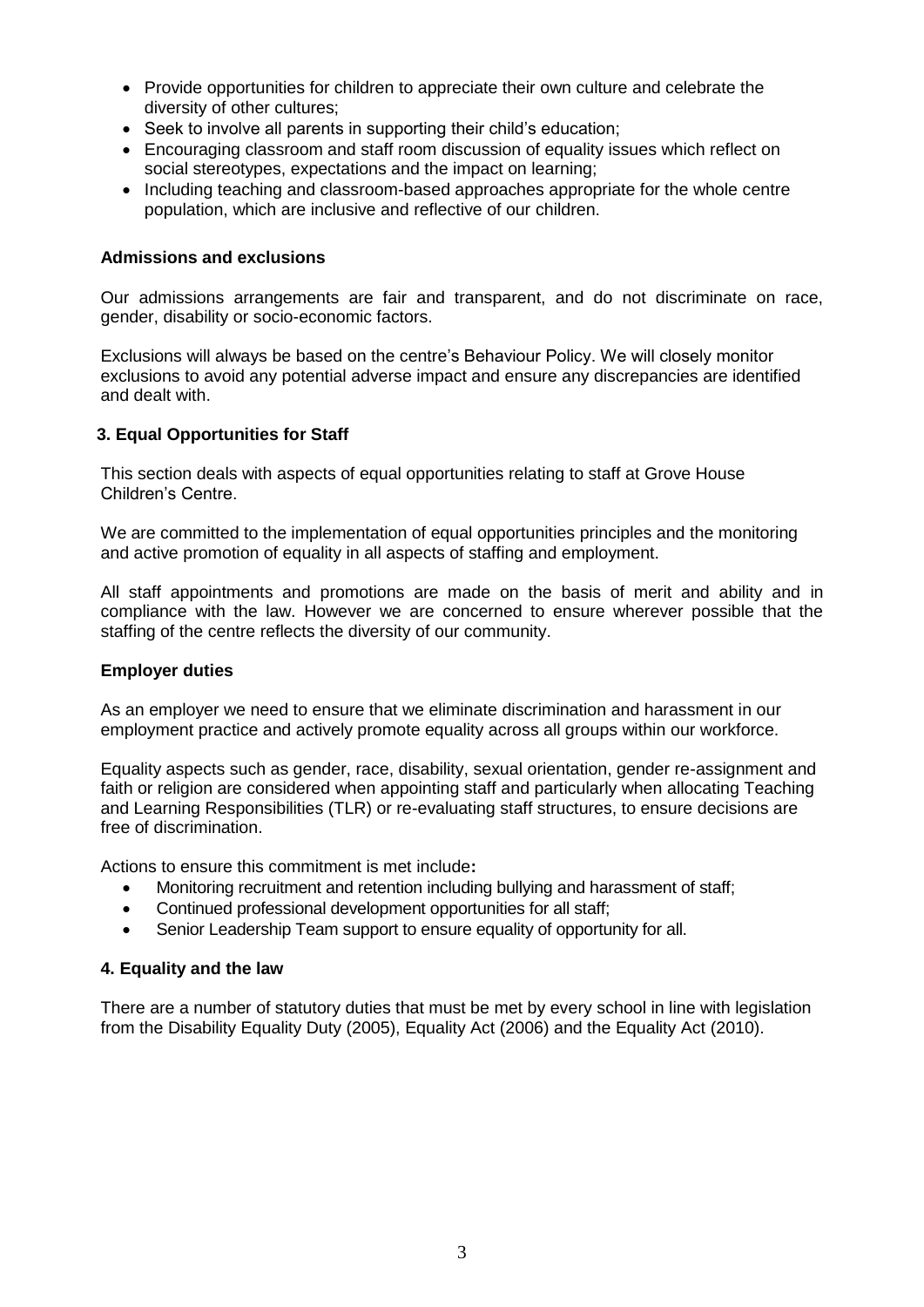# **Public Sector Equality Duty**

Under the Equality Act 2010, it is unlawful to discriminate against a pupil or prospective pupil by treating them less favourably on the basis of a 'protected characteristic.'

The protected characteristics are:

- Sex
- Race
- Disability
- Religion or belief
- Sexual orientation
- Gender reassignment
- Pregnancy or maternity

A person's age is also a protected characteristic in relation to employment, and in regard to the provision for goods and services. It does not however apply to children, and so the centre is free to arrange children in classes based on their age group with materials appropriate to them.

The Equality Act 2010 introduced a single Public Sector Equality Duty, which applies to public bodies, centre including both LA maintained and Academies. The centre must have due regard to the need to:

- Eliminate discrimination and other conduct that is prohibited by the act
- Advance equality and opportunity between people who share a prohibited characteristic and people who do not share it
- Foster good relationships across all characteristics, between people who share a protected characteristic and people who do not share it

Having due regard in this context means that when significant decisions are being taken, thought must be given to the equality implications.

## **4a. Race Equality**

The definition of race includes colour, nationality and ethnic or national origins.

## **4b. Disability**

This section should be read in conjunction with the centre's Special Educational Needs Policy and Accessibility Strategy.

The Equality Act 2010 defines a disabled person as someone who has 'a physical or mental impairment which has a substantial or long-term adverse effect on his or her ability to carry out normal day-to-day activities'.

People with HIV, multiple sclerosis and cancer (although not all cancers) are deemed disabled before they experience the long-term and substantial adverse effect on their activities.

Section 18 has been amended so that individuals with a mental illness no longer have to demonstrate that it is "clinically well-recognised", although the person must still demonstrate a long-term and substantial adverse impact on his/her ability to carry out normal day-to-day activities.

## **Legal duties**

The Equality Act 2010 places a general duty on school, requiring them to have due regard for the following when carrying out and delivering services:

• Promoting equality of opportunity between disabled people and other people;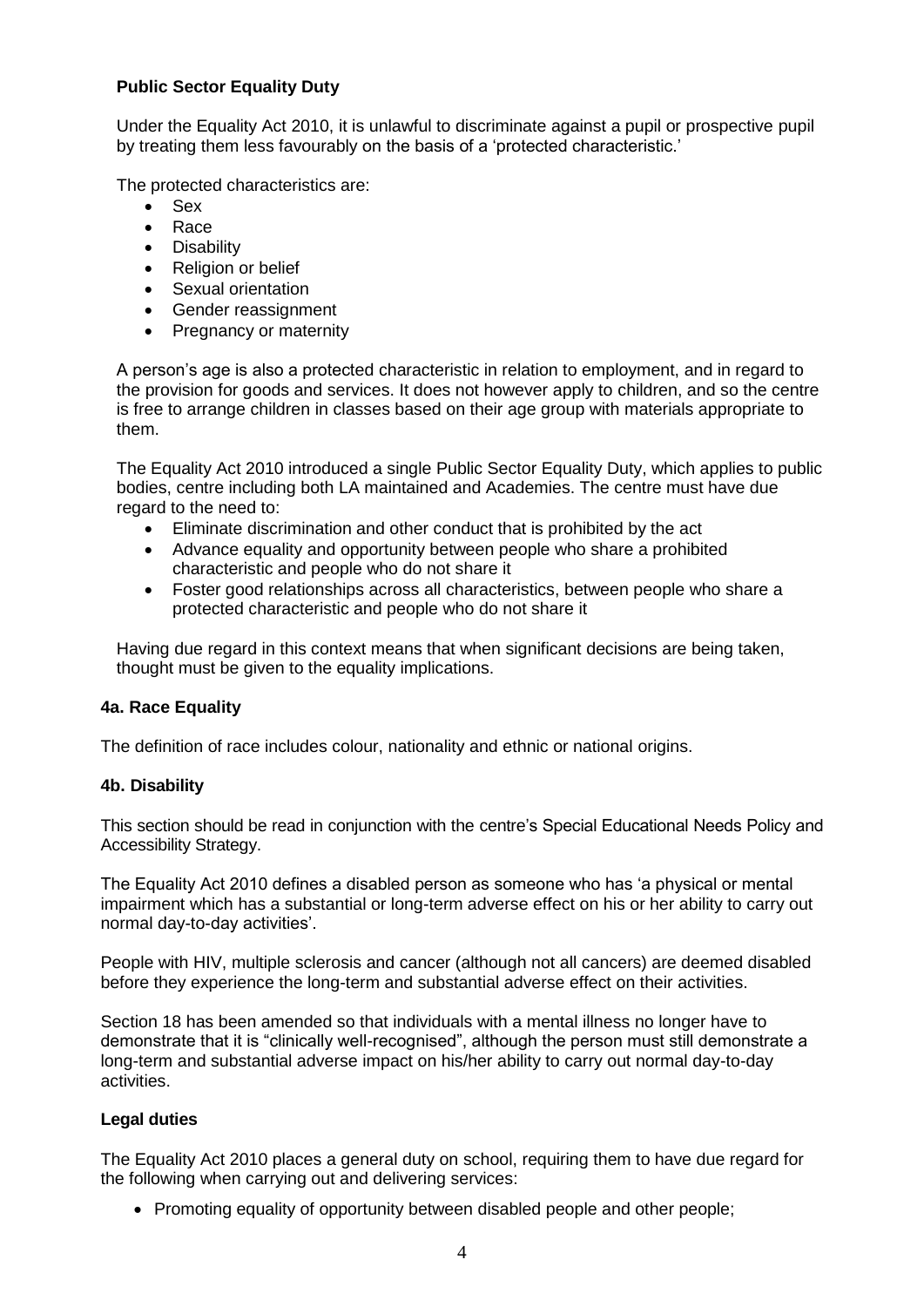- Eliminating discrimination and harassment of disabled people that is related to their disability;
- Promoting positive attitudes towards disabled people:
- Encouraging participation in public life by disabled people;
- Taking steps to meet disabled people's needs, even if this requires more favourable treatment.

Under our specific duty we will**:**

- Prepare and publish an Equality Plan which covers the requirements for a Disability Equality Scheme identifying our disability equality goals and actions to meet them;
- Review and revise this Scheme every three years.

# **4c. Gender Equality**

The Gender Equality Duty 2006 places a general and specific duty on centres to eliminate unlawful discrimination and harassment on the grounds of gender and to promote equality of opportunity between female and male children and between women and men and transgender people.

Under our general duty we will actively seek to:

- Eliminate unlawful discrimination and harassment on grounds of sex and gender reassignment;
- Promote equality between men and women.

Under our specific duty we will**:**

- Prepare and publish an Equality Plan which covers the requirements for a Gender Equality Scheme identifying our gender equality goals and actions to meet them;
- Review and revise this Scheme every three years.

## **4d. Sexual Orientation**

The Equality Act 2006 made provision for regulations to be introduced to extend protection against discrimination on grounds of religion or belief to sexual orientation.

The Equality Act (Sexual Orientation) Regulations 2007 came into force on 30 April 2007, and they make discrimination unlawful in the area of goods, facilities and services on grounds of sexual orientation. For centres this means admissions, benefits and services for children and treatment of children.

## **4e. Community cohesion**

The Education and Inspections Act 2006 inserted a new section 21(5) to the Education Act 2002, introducing a duty on the governing bodies of state schools to promote community cohesion. Community cohesion encompasses promoting good relations between children from different races, faiths / beliefs and socio-economic backgrounds. The duty came into force on 1 September 2007.

# **5. Consultation and involvement**

It is a requirement that the development of this plan and the actions within it have been informed by the input of staff, children and parents and carers. We have achieved this by using the following to shape the plan:

- Feedback from the annual parent questionnaire, parents' evening, parent-centre forum meetings or governors' parent-consultation meeting;
- Input from staff surveys or through staff meetings / INSET;
- Whole centre surveys on children's attitudes to self and centre;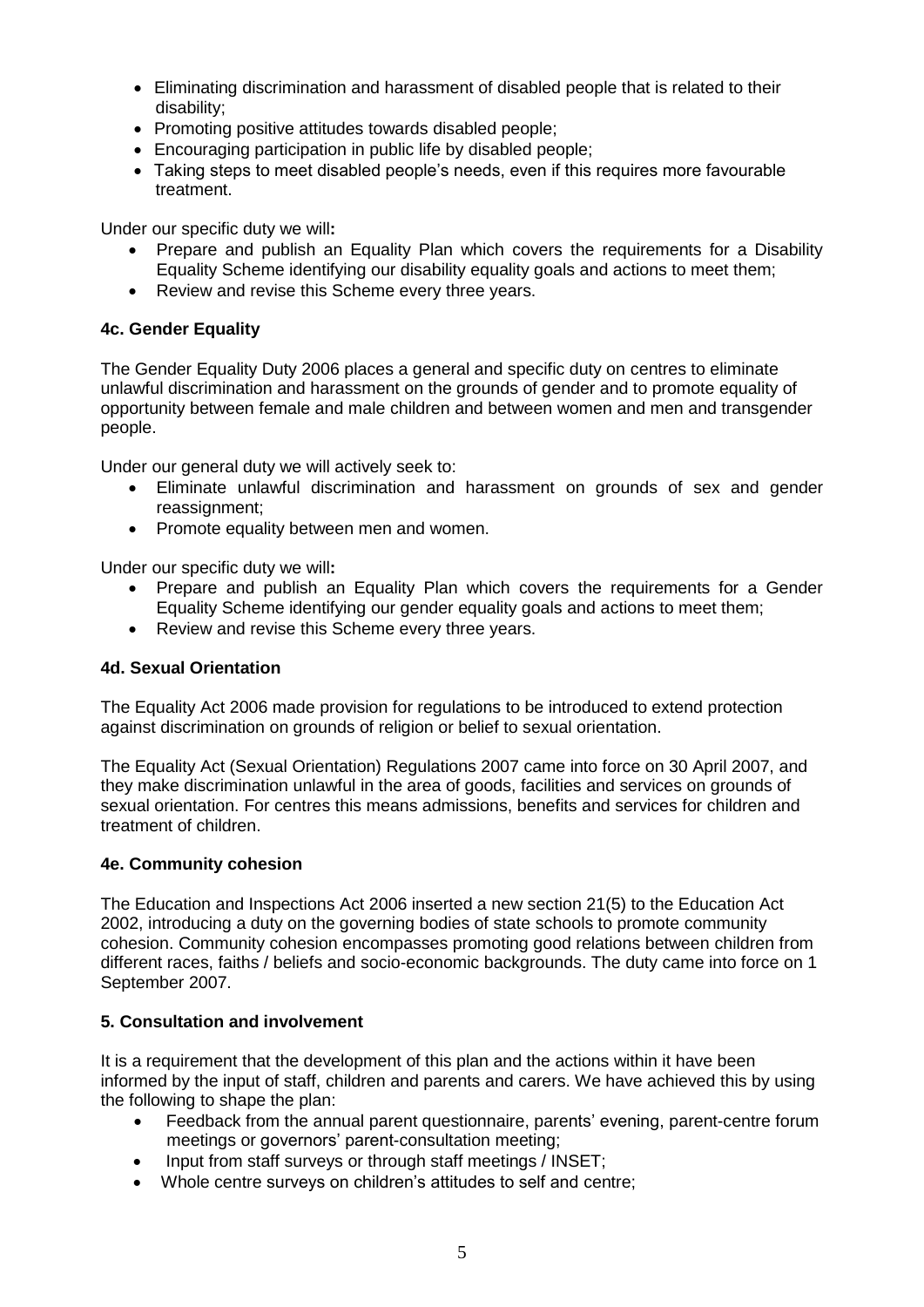- Issues raised in annual reviews or reviews of progress on Individual Education Plans/Personalised Provision Maps, mentoring and support;
- Feedback at governing body meetings.

# **6. Roles and Responsibilities**

## **The role of governors**

- The governing body has set out its commitment to equal opportunities in this plan and it will continue to do all it can to ensure that the centre is fully inclusive to children, and responsive to their needs based on the protected characteristics.
- The governing body seeks to ensure that people are not discriminated against when applying for jobs at our centre on grounds of the protected characteristics.
- The governors take all reasonable steps to ensure that the centre environment gives access to people with disabilities, and also strive to make centre communications as inclusive as possible for parents, carers and children.
- The governors welcome all applications to join the centre, whatever a child's socioeconomic background, race, gender or disability.
- The governing body ensures that no child is discriminated against whilst in our centre on account of their race, sex or disability, gender, religion and belief.

# **The role of the headteacher/principal (or senior leader responsible for Equalities)**

- It is the headteacher's role to implement the centre's Equality Plan and s/he is supported by the governing body in doing so.
- It is the headteacher's role to ensure that all staff are aware of the Equality Plan, and that teachers apply these guidelines fairly in all situations.
- The headteacher ensures that all appointments panels give due regard to this plan, so that no-one is discriminated against when it comes to employment or training opportunities.
- The headteacher promotes the principle of equal opportunity when developing the curriculum, and promotes respect for other people and equal opportunities to participate in all aspects of centre life.
- The headteacher treats all incidents of unfair treatment and any incidents of bullying or discrimination, including racist incidents, with due seriousness.

# **The role of all staff: teaching and non-teaching**

- All staff will ensure that all children are treated fairly, equally and with respect, and will maintain awareness of the centre's Equality Policy and objectives.
- All staff will strive to provide material that gives positive images based on race, gender and disability, and challenges stereotypical images.
- All staff will challenge any incidents of prejudice, racism or homophobia, and record any serious incidents, drawing them to the attention of the headteacher.
- Teachers support the work of ancillary or support staff and encourage them to intervene in a positive way against any discriminatory incidents.

# **7. Tackling discrimination**

Harassment or victimisation on account of race, gender, disability or sexual orientation, gender reassignment or pregnancy is unacceptable and is not tolerated within the centre environment.

All staff are expected to deal with any discriminatory incidents that may occur. They are expected to know how to identify and challenge prejudice and stereotyping; and to support the full range of diverse needs according to a pupil's individual circumstances.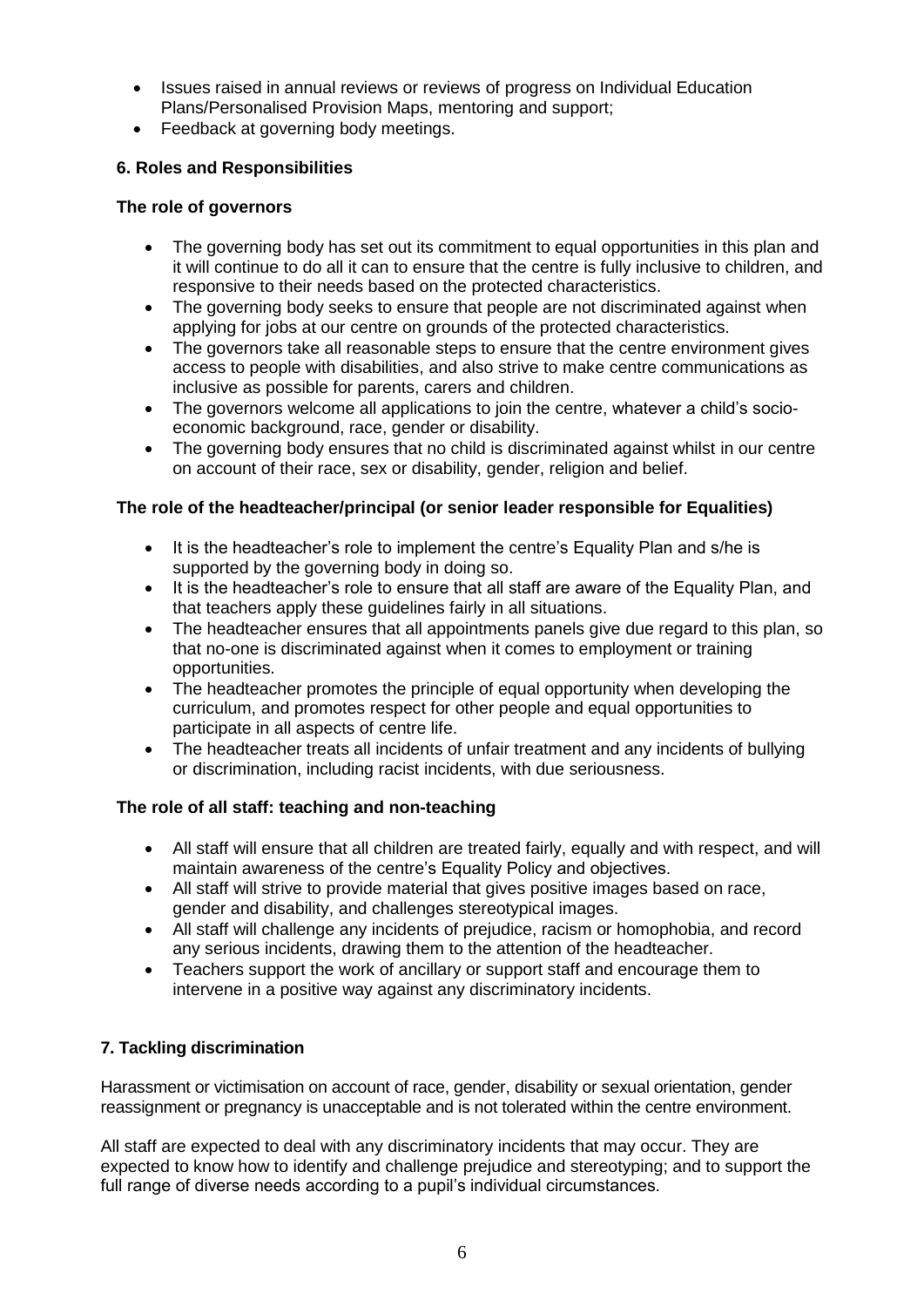Staff and governors should be aware of both direct and indirect discrimination and understand the differences.

**Direct discrimination** occurs when one person treats another less favourably because of a protected characteristic.

**Indirect discrimination** occurs when a 'provision, criterion or practice' is applied generally but has the effect of putting people with a particular characteristic at a disadvantage.

Racist and homophobic incidents and other incidents of harassment or bullying are dealt with by the member of staff present, escalating to a class teacher / headteacher where necessary. All incidents are reported to the headteacher and racist incidents are reported to the governing body and local authority on a termly basis.

#### **What is a discriminatory incident?**

**Harassment** is defined in the Equality Act 2010 as "unwanted conduct, related to a relevant protected characteristic, which has the purpose or effect of violating a person's dignity or an intimidating, hostile, degrading, humiliating or offensive environment for that person"

**Victimisation** occurs when a person is treated less favourably, than they otherwise would have been because of something they have done ("a prohibited act") in connection with the Act. E.g. making an allegation of discrimination.

# **Types of discriminatory incident**

Types of discriminatory incidents that can occur are:

- Physical assault against a person or group because of their colour, ethnicity, nationality, disability, sexual orientation or gender;
- Use of derogatory names, insults and jokes;
- Racist, sexist, homophobic or discriminatory graffiti;
- Provocative behaviour such as wearing racist, sexist, homophobic or discriminatory badges or insignia;
- Bringing discriminatory material into centre;
- Verbal abuse and threats;
- Incitement of others to discriminate or bully due to victim's race, disability, gender or sexual orientation;
- Discriminatory comments in the course of discussion;
- Attempts to recruit others to discriminatory organisations and groups;
- Ridicule of an individual for difference e.g. food, music, religion, dress etc;
- Refusal to co-operate with other people on grounds of race, gender, disability or sexual orientation.
- Deliberate exclusion of someone by speaking in a language (other than English) which they cannot understand.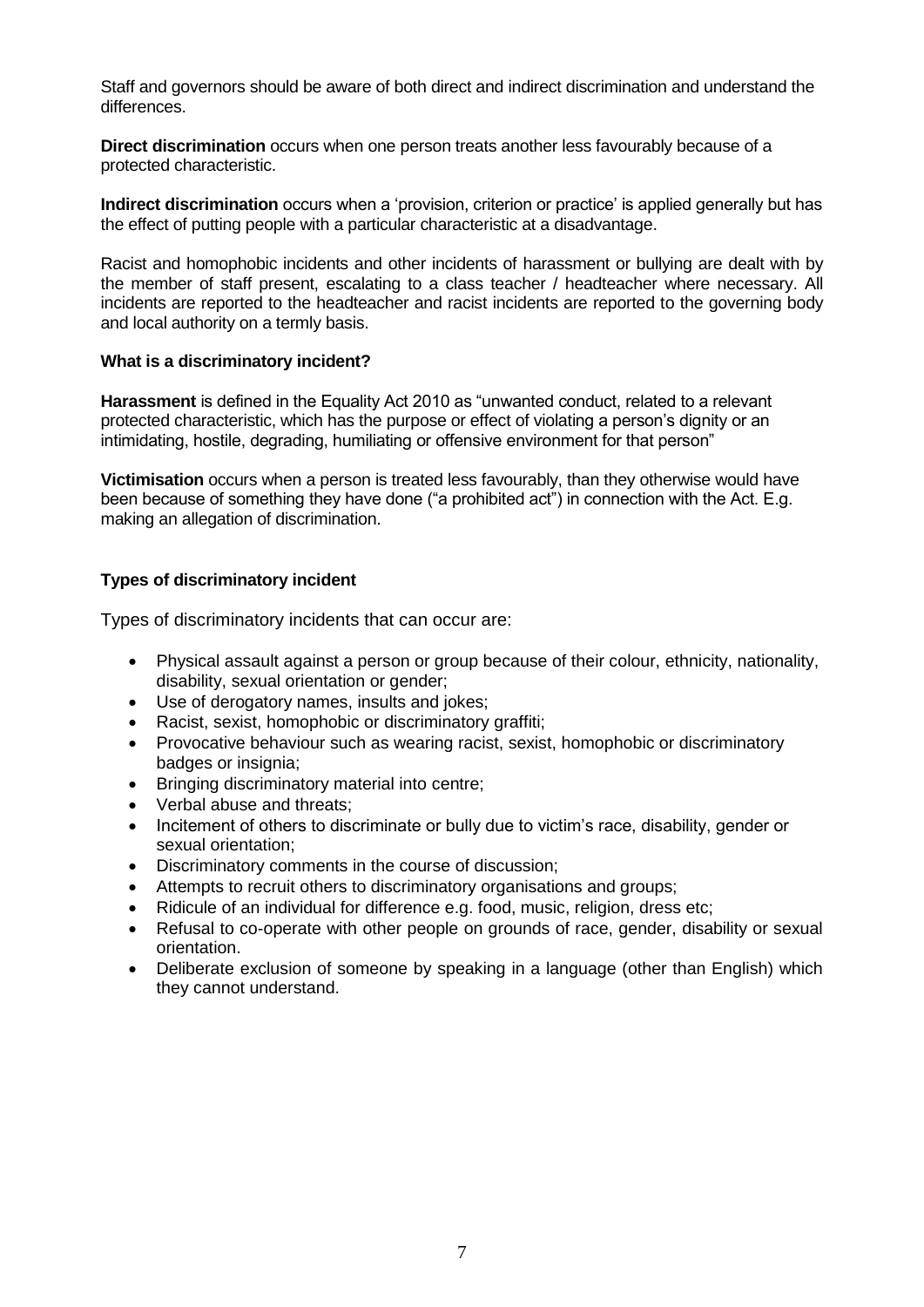# **Responding to and reporting incidents**

It should be clear to children and staff how they report incidents. All staff, teaching and nonteaching, should view dealing with incidents as vital to the well being of the whole centre.

The procedure for responding and reporting is outlined below:



## **8. Review of progress and impact**

Our Governing Body has agreed the objectives. We have a rolling programme for reviewing our centre policies and their impact. In line with legislative requirements, we will review progress against our Equality objectives annually and review the entire plan and accompanying action plan on a four-year cycle.

We make regular assessments of children' learning and use this information to track pupil progress. As part of this process, we regularly monitor achievement by ethnicity, gender and disability, to ensure that all groups of children are making the best possible progress, and take appropriate action to address any gaps.

## **9. Publishing the objectives and demonstrating compliance**

In order to meet the statutory requirements to publish information to demonstrate how they are complying with the Public Sector Equality Duty and to prepare and publish objectives, we will;

- Publish our information and objectives on the centre website;
- Raise awareness of the objectives through the centre newsletter,staff meetings and other communications;
- Make sure hard copies are available.

The centre has until the 6<sup>th</sup> April 2012 to publish their initial information and first set of objectives. After this the information that demonstrates how the centre is complying will need to be published at least annually, and information on objectives at least every four years.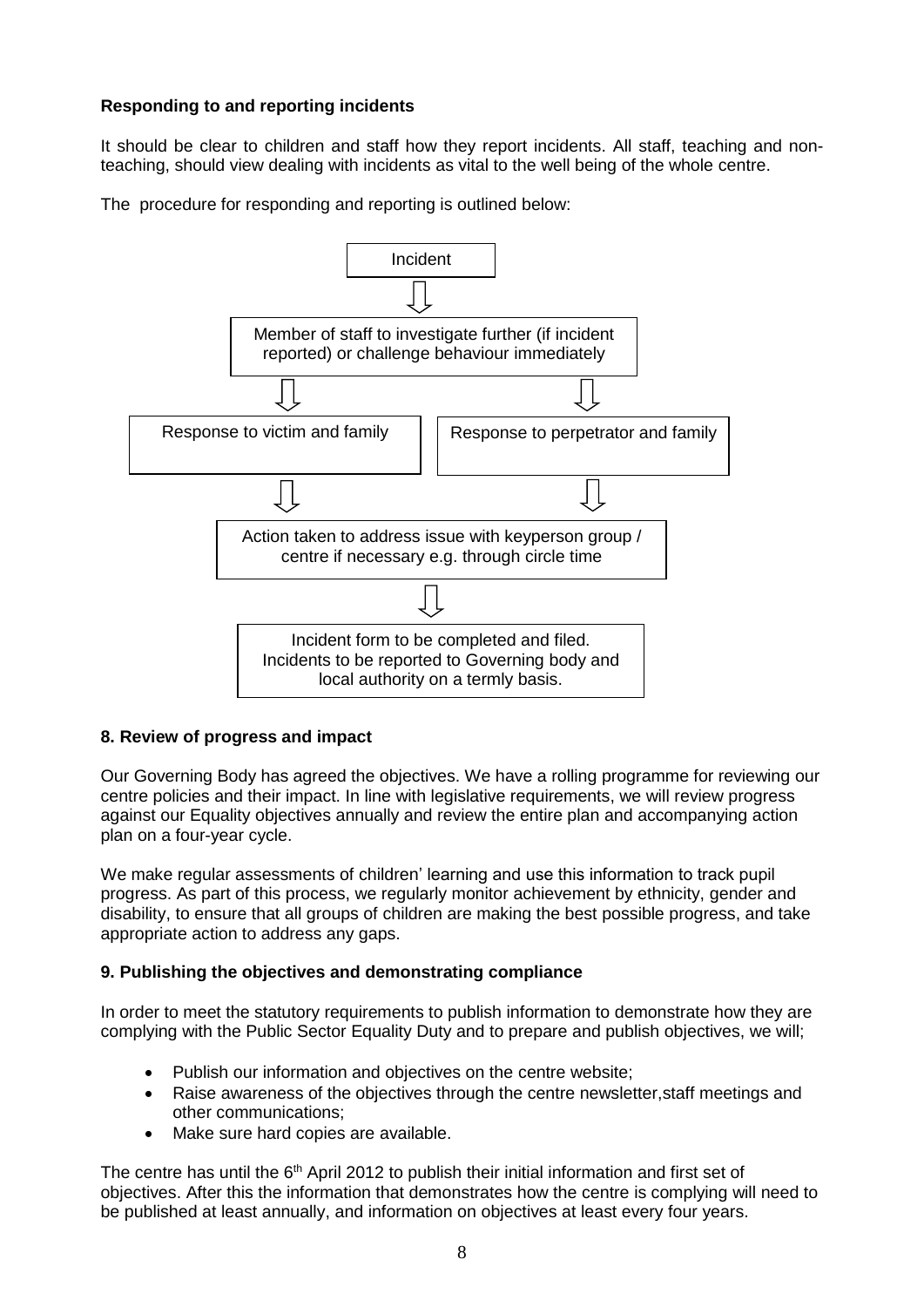Publication of information in future years should include evidence of the progress made against the objectives set. The information released does not simply have to be statistical data but can for example include minutes from governing body meetings that demonstrates progress.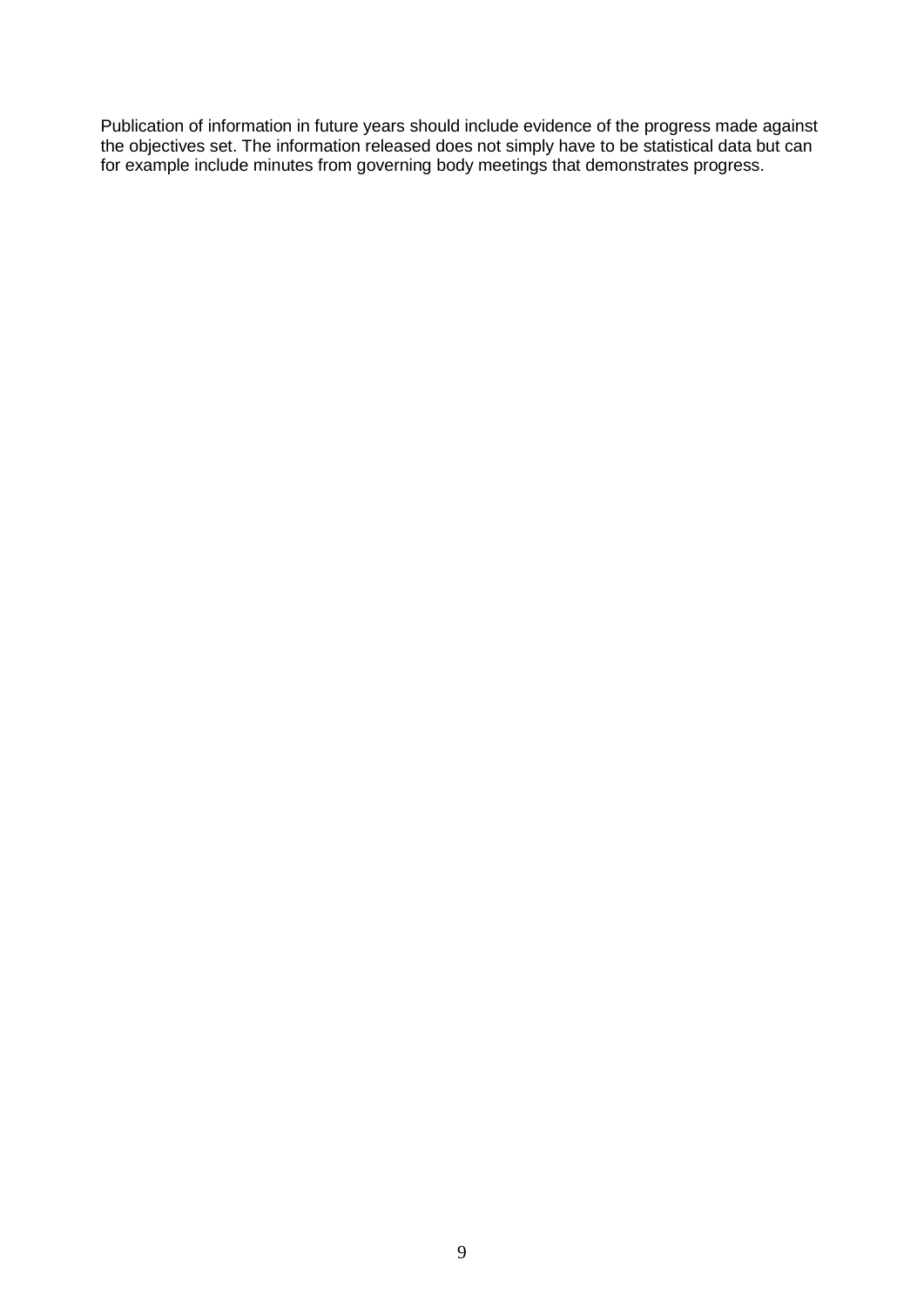# **Appendix A**

## **Examples of further actions you may want to include in your action plan to meet the general duties**

# **ENSURING EQUALITY OF OPPORTUNITY AND PARTICIPATION**

#### **The centre will ensure that:**

- $\circ$  Pupil achievement is monitored by race, gender and disability and any trends or patterns in the data that may require additional action to narrow the gap are addressed:
- o All staff are aware of the centre's Equality Plan;
- $\circ$  The talents of disabled children are recognised and represented in Gifted and Talented programmes, and representation on the programmes fully reflects the centre population in terms of race and gender;
- $\circ$  There is an inclusive approach to ensuring all children are given the opportunity to make a positive contribution to the life of the centre e.g. through involvement in the Centre Council by election or co-option); class assemblies; fund raising etc;
- $\circ$  Disabled children can take part in all aspects of the curriculum, including educational visits and journeys; lunchtime activities; PE and dance and assemblies;
- $\circ$  Extended centre activities such as breakfast and after-centre clubs take into account pupil needs and access issues and children attending reflect the diversity of the centre population in terms of race, gender, disability and socio-economic status;
- $\circ$  Staff, children, parents and carers will continue to be involved in the future development of the Equality Plan through input and feedback from surveys, staff meetings, centre council meetings, parents evenings etc.

## **The centre will provide:**

- $\circ$  Extra and additional support for children who are under-achieving, in order to make progress in their learning and their personal well being, e.g. ensuring that children with visual impairment have their needs accommodated; that children with hearing impairment have appropriate support;
- o Additional support for parents of under-achieving children (e.g. reporting progress; discussing needs);
- $\circ$  Additional support for disabled parents/carers and staff to help them to play a full part in the life of the centre (e.g. providing a sign interpreter for a deaf parent, where possible; ensuring that meetings are held in the most accessible parts of the centre to support wheelchair users).

# **PROMOTING POSITIVE ATTITUDES AND MEETING NEEDS**

## **The centre will:**

- o Promote positive images which reflect the diversity of the centre and community in terms of race, gender and disability, for example in assemblies, books, publications and learning materials and in classroom/corridor display.
- $\circ$  Actively seek to recruit disabled people to the centre and support them in their work and career development, and try to reflect the diversity of the centre community in its workforce;